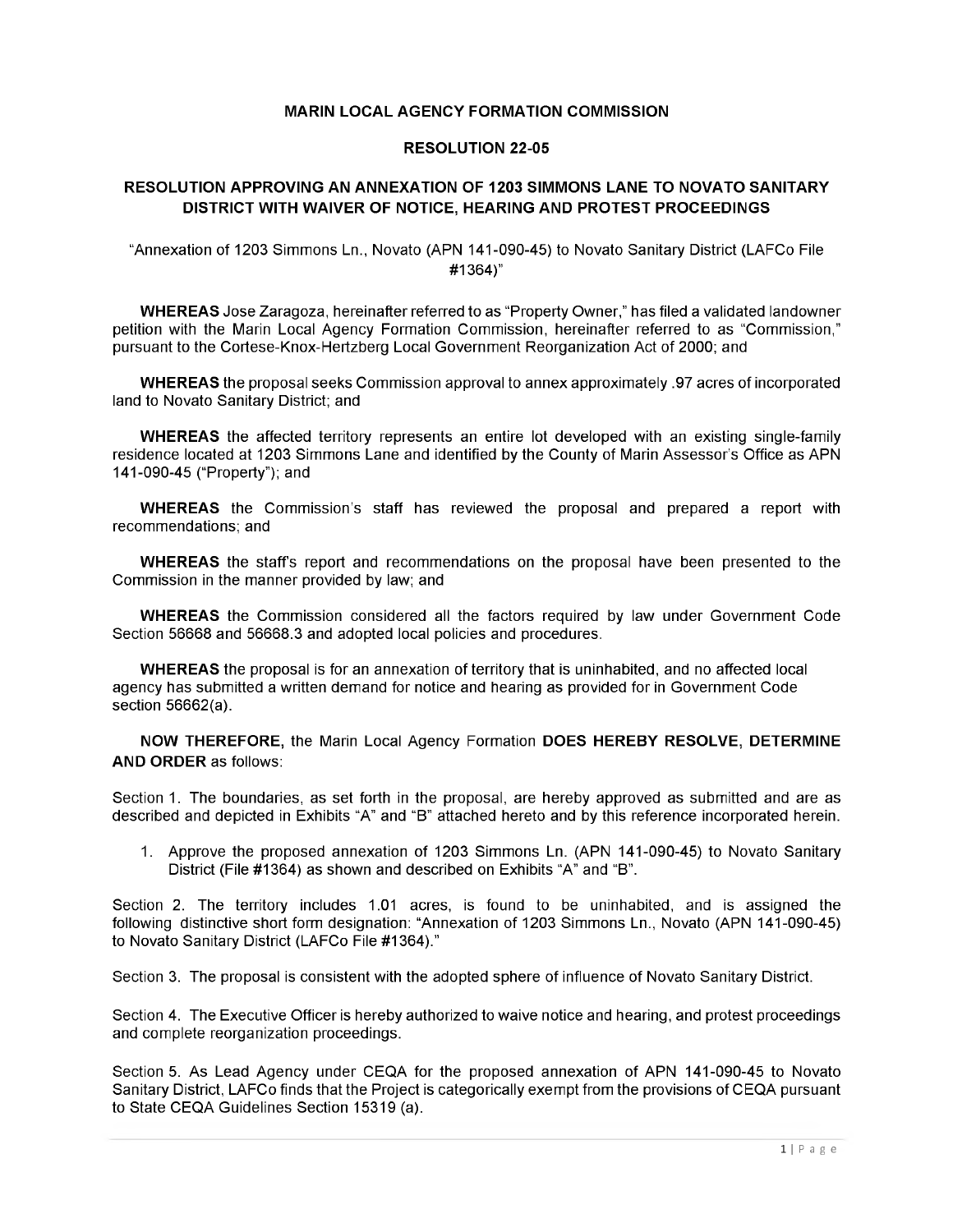**PASSED AND ADOPTED** by the Marin Local Agency Formation Commission on February 10, 2022 by the following vote:

| AYES:        | McEntee, Kious, Rodoni, Coler, Moody, Loder |
|--------------|---------------------------------------------|
| <b>NOES:</b> |                                             |
| ABSTAIN:     |                                             |
| ABSENT:      |                                             |

Savir McGenter

Sashi McEntee, Chair

ATTEST:

UPM Frield

Jason Fried, Executive Officer

Attachments to Resolution No. 22-05

- a) Exhibit A Legal Description<br>b) Exhibit B Map
- Exhibit B Map

APPROVED AS TO FORM:

Malathy Subramanian **Ialathy Subra** nian (Feb 14, 2022 13:29 PST)

Malathy Subramanian, LAFCo Counsel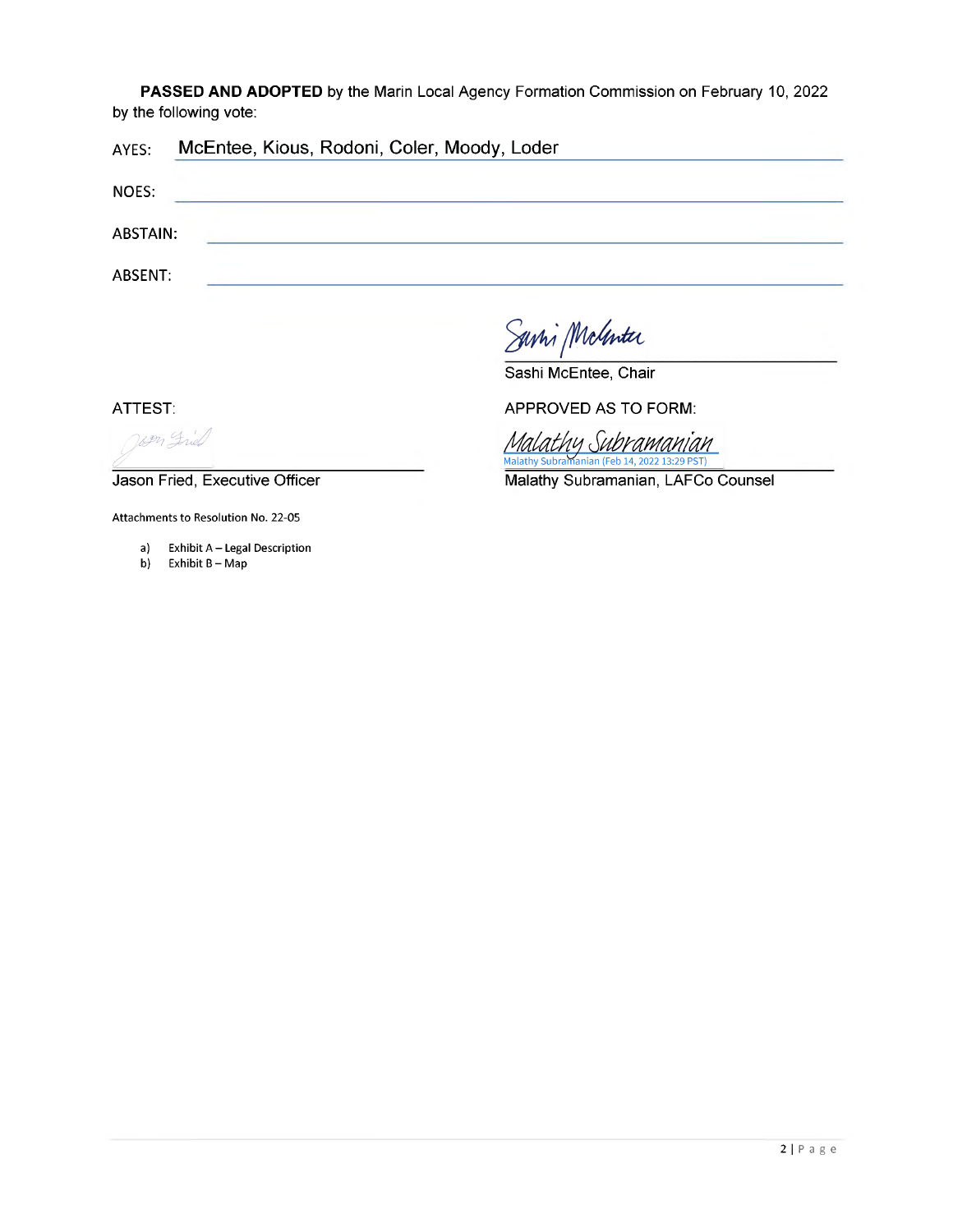## EXHIBIT A

### 1203 SIMMONS LANE, NOVATO ANNEXATION TO THE NOVATO SANITATION DISTRICT LAFCO FILE NO. <sup>1363</sup> MAPPING NO.

All that certain real property, situate in the County of Marin, State of California, being a portion ofthe Lands granted to Jose A. Zaragoza by Grant Deed recorded on August 23, 2019 by Document Number 2019-0030303, Marin County Records, and also being a portion of Rancho De Novato, and is described as follows:

**BEGINNING** at a point in the Westerly line of Lot 51, as said Lot is shown on that certain Map entitled "Subdivision Two, Sweetser Ranch, Novato, Cal." filed Nov. 14,1914 in Book 4 of Maps at Page 59, Marin County Records, which point bears South 16° 56' West, 429.44 feet from the Northwest corner thereof; running:

- 1. Thence from said point of beginning, along the existing Sanitation District Boundary, South 16° 56' West, 87.16 feet;
- 2. Thence South 40° 47' West, 85 feet;
- 3. Thence leaving said line South 49° 24' East, 241.92 feet (erroneously 214.92 feet in deed);

OF CAL

- 4. Thence North 20° 36' East, 249.50 feet;
- 5. Thence North 69° 24' West, 203.57 feet to the **POINT OF BEGINNING.**

Containing approximately 1.01 acres, more or less.

Prepared by:<br>ILS Associates, Inc.

**ARTHY**  $\mathcal{A}_{i}$   $\mathcal{A}_{i}$  12-16.21 L9580 Arthur Jesse Smith, P.L.S